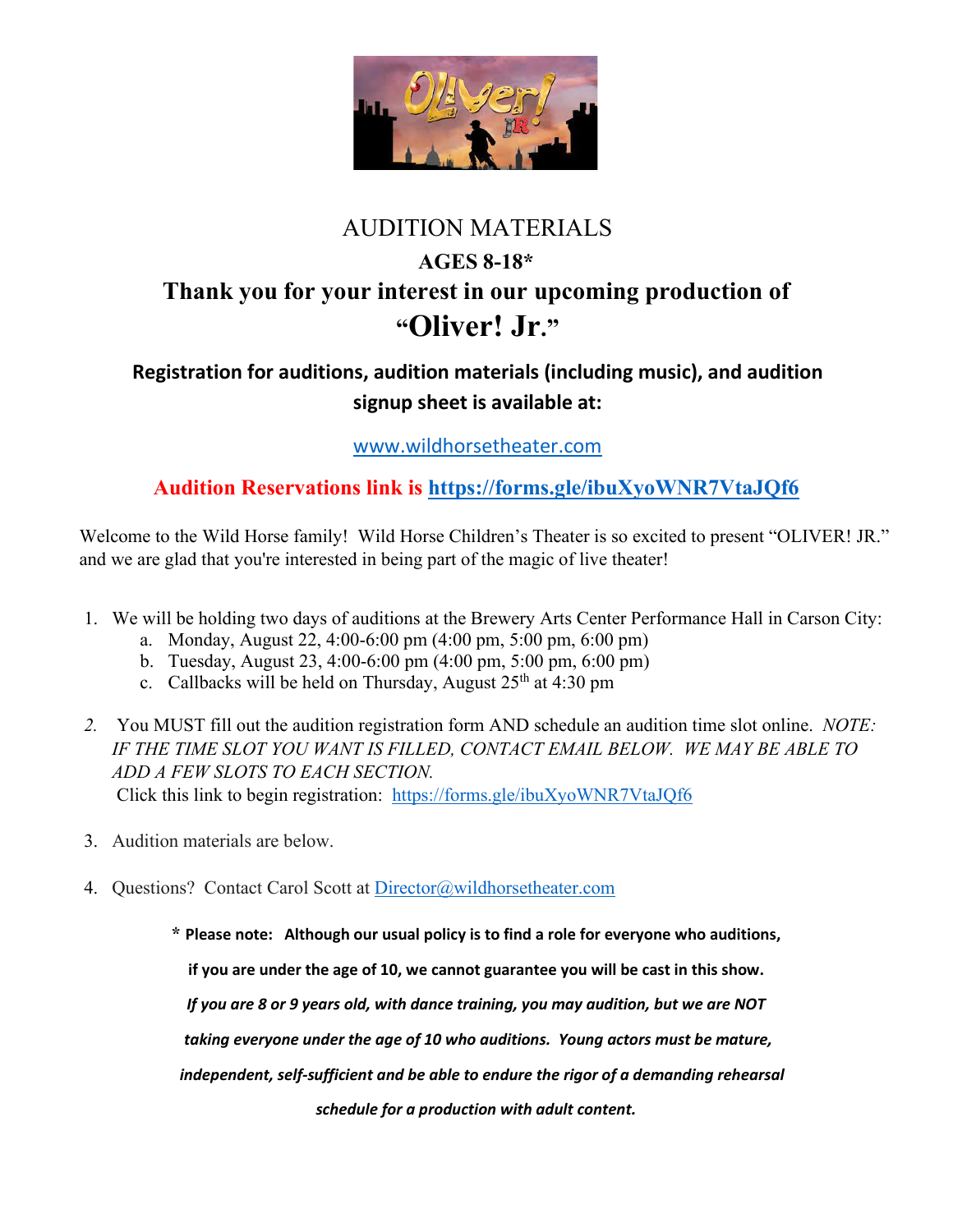#### **DESCRIPTION**

 Based on Charles Dickens' novel, Oliver Twist, "Oliver!" won the Tony and Olivier Awards and is one of the few musicals to win an Academy Award for Best Picture! It is widely hailed as a true theatrical masterpiece by actors and audience members alike.

 To make the classic musical fresh and fun, we will be merging the classic Charles Dickens-based musical with steampunk elements, which melds steam power-era style and technology with science fiction fantasy. The classic characters will be costumed in elaborate steampunk ensembles, which borrow from British Victorian and American frontier-era fashion, with extra flourishes, such as aviator goggles and metallic detailing. Since the show is set during the industrial revolution, it provides the perfect backdrop for a Steampunk theme!

 The streets of Victorian England come to life as Oliver, a malnourished orphan in a workhouse, becomes the neglected apprentice of an undertaker. Oliver escapes to London and finds acceptance amongst a group of petty thieves and pickpockets led by the mastermind criminal, Fagin. When Oliver is captured for a theft that he did not commit, the benevolent victim, Mr. Brownlow takes him in. Fearing the safety of his hideout, Fagin employs the sinister Bill Sikes and the sympathetic Nancy to kidnap him back, threatening Oliver's chances of discovering the true love of a family.

 Oliver! JR. is full of classic songs like "Consider Yourself", "Food Glorious Food", and "Ooom-Pah-Pah", and perfectly showcases the talents of a large ensemble cast.

#### *Please review the information in this packet closely so you can come prepared to audition!*

#### **Our Policy for Actors Rehearsing Multiple Shows**

Go for it! If you have the time, energy, and drive to rehearse multiple shows at the same time, we will support you! Theater should be fun, and you should be getting experience from different directors, choreographers, musical directors, etc….and making new friends along the way! No one should tell you not to work at another theater company. Our local community theaters work together to ensure you have a positive theater experience. If you commit to more than one show during the same rehearsal period, make sure you put your conflicts down so we can schedule accordingly. We will work with you! The rule of thumb for tech weeks is that the show going up first takes precedence so you do not miss any rehearsals on tech week.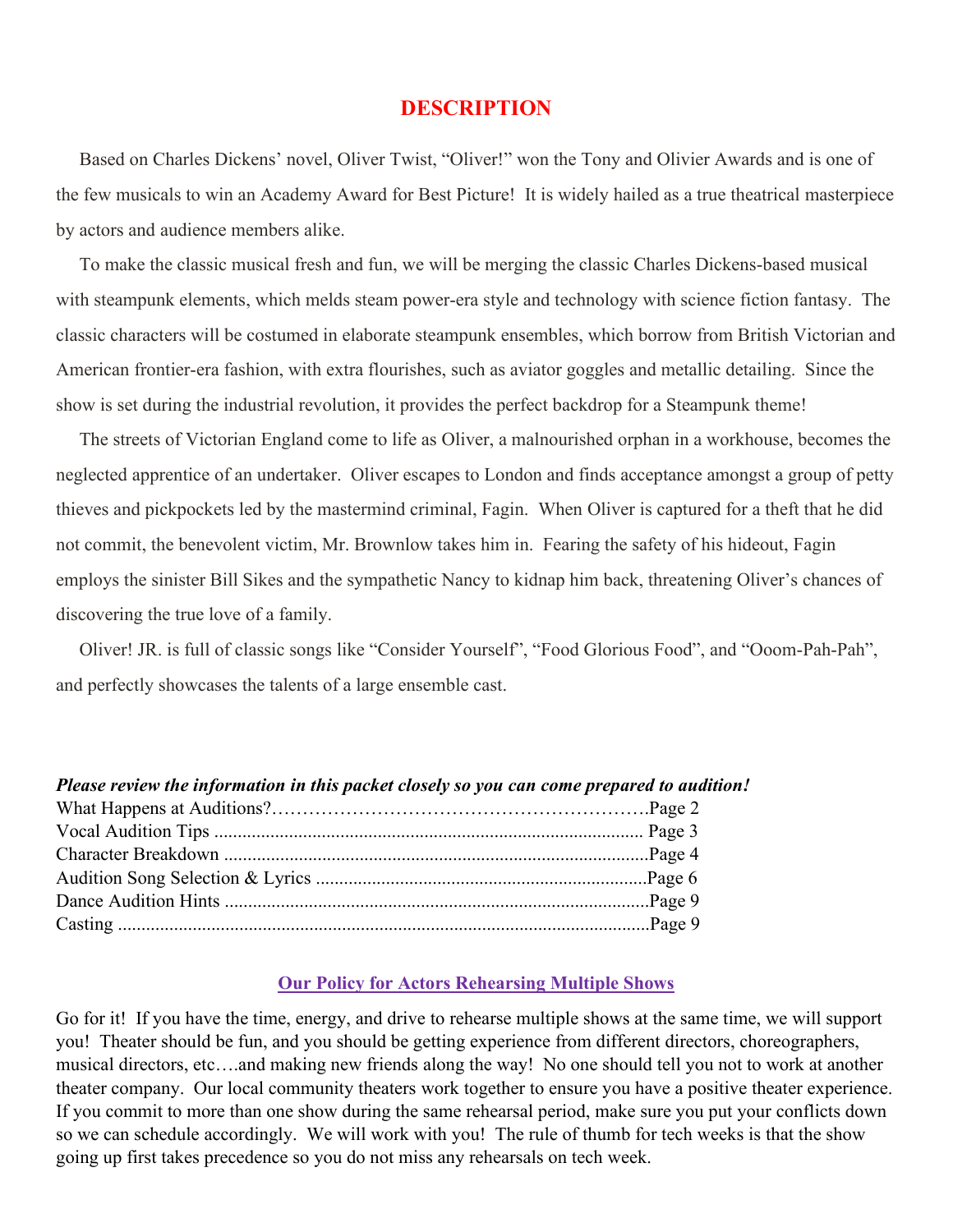# **WHAT HAPPENS AT AUDITIONS?**

# *THE MOST IMPORTANT PART OF THE AUDITION PROCESS IS TO HAVE FUN!*

1. Auditions will be spread out in 1-hour slots with 12 auditioners at a time.

2. Auditioners and parents will enter through the main entrance of the Performance Hall to check in and get audition number.

- 3. Auditioners will be seated in theater.
- 4. Each auditioner will be called up one by one to perform their audition song selection.
- 5. After everyone has sung the dance portion will be taught and small groups will perform.
- 6. Auditioners will exit through side door of the Performance Hall theater for parent pickup.

#### **Parents need to know…**

• Siblings should audition in the same time slot

• Auditioners should arrive 15 minutes before their allotted time. Make sure you have filled out your audition form online before you arrive.

• Parents may accompany their child through registration and can stay to watch auditions IF YOUR CHILD WANTS YOU THERE!

- Kids will wait for pickup outside the Performance Hall
- Audition forms need to be filled out online before arrival.

• Callbacks slips will be given after each group auditions. If you do not get a call back it does not mean you didn't get a principal part. There are MANY wonderful parts in this show, and we cannot possibly see everyone for every part at callbacks. Our casting committee has gotten very proficient through the years at casting on the spot!

# **Some tips on your audition to stand out and be your best!**

- Really know the show and understand the character. Watch the film and clips from productions online.
- Rehearse in front of the mirror.
- Play with the character's accent and physicality.
- Go big in your audition it's better to overact than underact! We can pull you back if you go too far. It's much harder to go the other way!
- Sing your song with character and emotion.

• Whatever song you sing – move as well. Don't save the movement for the dance audition. Even just moving your hands can help you better express yourself.

- Listen carefully to any instructions given to you by the Artistic Team.
- Don't forget the Dance audition familiarize yourself with the music from the show. Rehearse adding characterization and physicality to it. Show us that you can add characterization to your dancing.

*Remember: Leads aren't just the most talented people. The best voice doesn't equal the best role! At auditions we look for how you interact with others, follow instructions, show independence and resilience as well as talent and availability/commitment. Don't be discouraged if you don't think you're \*perfect\* for a role – it is possible for us to help a committed and diligent person grow throughout the rehearsal process – practice makes perfect!*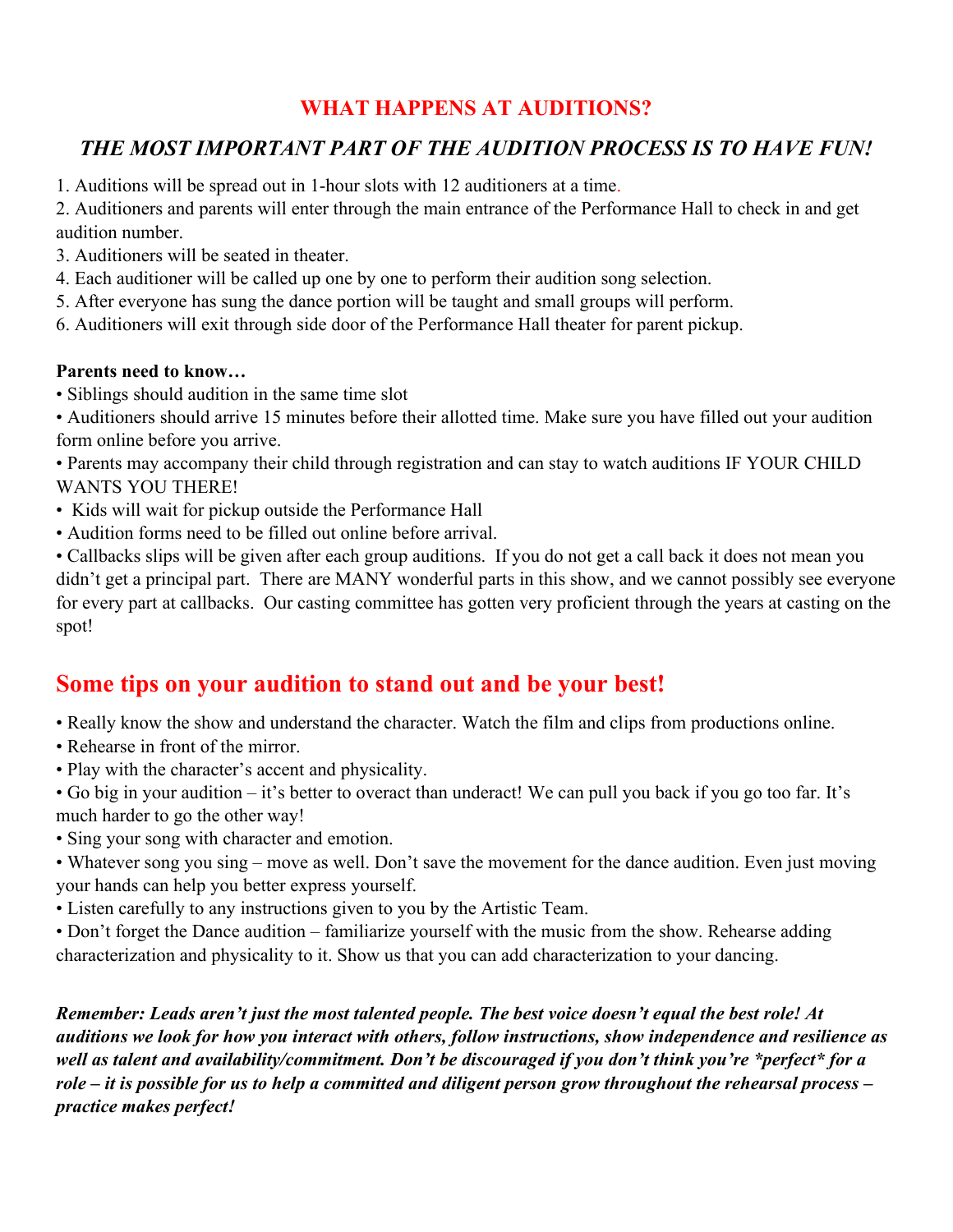# **VOCAL AUDITION TIPS**

1) A musical theater vocal audition is NOT "American Idol". This is an audition, not a "sing-off". It's all about storytelling. The directors aren't so much listening to voices as looking for who can tell a story with their voice, face, and body.

2) The directors have a problem. They need to put together a big puzzle and find just the right pieces to put it together best. They are not there to "judge" you – they are really hoping that you'll be the right fit for one of the puzzle pieces. Your job is to help the directors solve their problem. So, there's no need for you to be nervous!

3) If you're nervous anyway, "hide" behind the character. Remember that it's not "you" up there; it's your character. Tell your character's story the entire time when you audition. Get involved in telling the story and don't spend time thinking about how your voice sounds when you sing. Make a strong, active choice for your character, and play it fully. We can't tell anything about your character if you don't show us an active personality.

4) Try to be aware of what your face and body are doing when you sing. Regardless of how your song sounds, if your face doesn't tell the story of the song, the audience isn't going to understand the story. Our brains process pictures before they process words, so if your hands are busy doing something unrelated to the song (for instance: tugging at the bottom of your shirt) the audience is going to think your song is about something else (a shirt), no matter what words you're singing!

5) Use clear diction. We need to understand every word that you sing. Stand in the center of the stage and sing loudly enough to be heard from way across the room, but don't scream.

7) When you are singing, you shouldn't look at anyone in the room -- especially not the director. You should look past the director at a spot on the wall that is at your eye level. Pretend that spot is a close friend to whom you are telling your story.

8) The directors may give you advice about how to read a certain line, or how to read the whole scene. If that happens, try to incorporate the suggestions into your performance, even if it seems odd or wrong. Everyone will notice how well you take direction, and that has a huge impact on whether you get that part.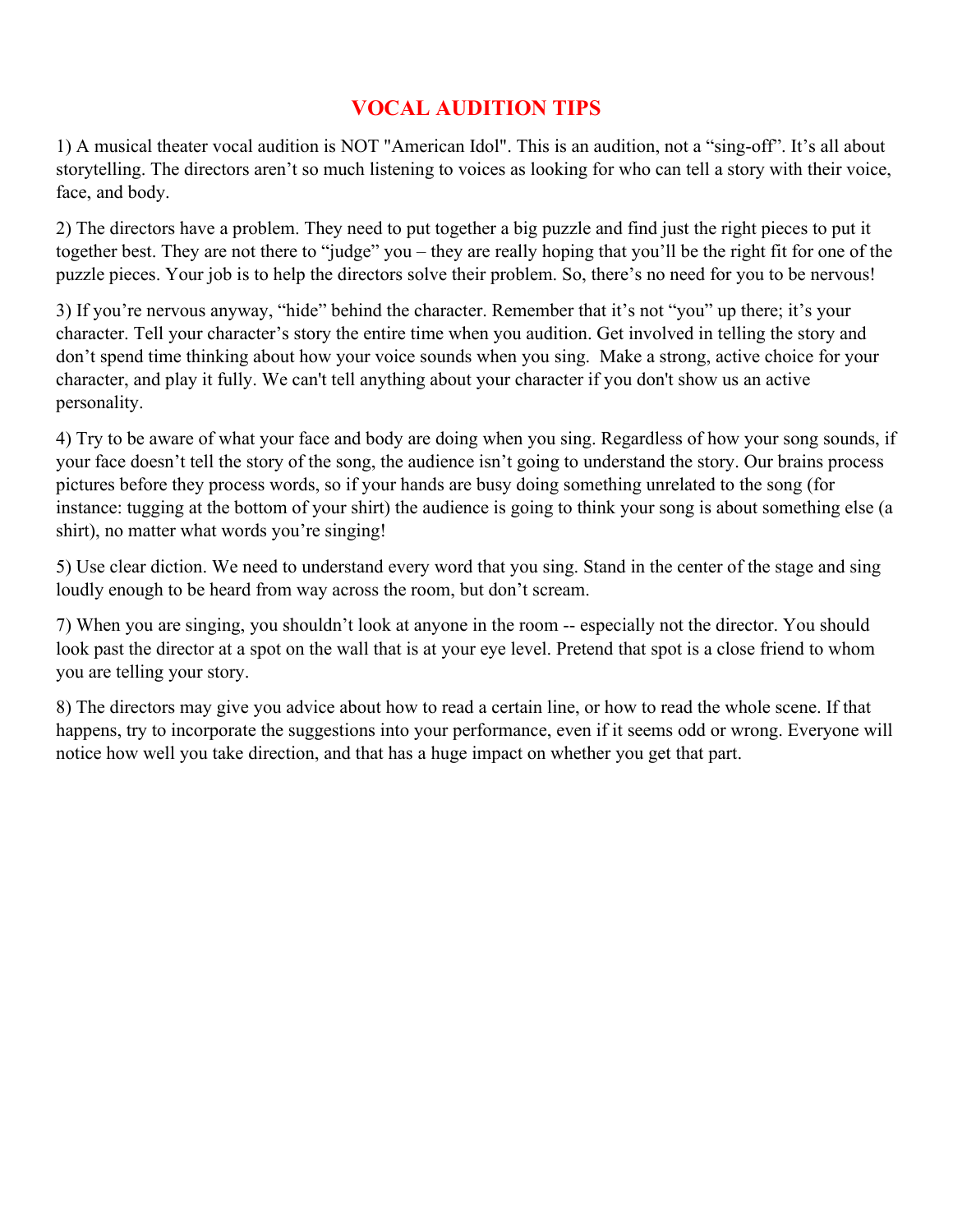# **CHARACTER BREAKDOWN**

## **Artful Dodger**

The Artful Dodger, a.k.a. Jack Dawkins, is one of the most famous characters in literature. He is charming, upbeat, and charismatic. Though Dodger works for Fagin as a thief, he is the first person to show Oliver real kindness and gives him a place to belong. Great singer and actor who exudes charm and commands the stage.

### **Fagin**

Fagin recruits, trains, and manages a gang of child-thieves. Though he claims he cares for each of his children, providing them food and shelter and characteristically calling them "my dear," he's only concerned with the money these young thieves bring in. Charismatic actor with a robust voice who can portray Fagin's nuanced charm.

### **Oliver Twist**

Oliver Twist is the young orphan around which the whole plot of the show revolves. Oliver is intelligent and kind, but he is not afraid to stand up for himself when the situation calls for it. He longs for a family and escapes to London to try to make his fortune – though he has no idea what adventures await him there! Ideally, Oliver should read as younger onstage, good singer with a strong stage presence.

### **Nancy**

Nancy is an adventurous young lady with a heart of gold who has fallen in with the wrong crowd. She is vivacious and kind, the life of the party, and she immediately takes Oliver under her wing. Unfortunately, she is involved with Bill Sikes, who is a troublesome person. Fantastic actress and great singer.

### **Bet**

Bet is a friend of Nancy's who shares her spirited nature and sense of adventure. Like Nancy, Bet has a kind heart but has fallen upon hard times. Good singer and dancer who pairs well with Nancy.

### **Bill Sikes**

Bill Sikes is a quintessential villain. He is mean, selfish, and ruthless, and he always looks out for number one. He bullies everyone around him, especially Nancy, and is paranoid, always afraid that people will betray him. Good actor and singer who can lean into this character's menacing presence.

### **Workhouse Orphans**

Group of orphans in the workhouse with Oliver. All must sing and dance. Some have solos and lines.

### **Fagin's Gang (including Charlie Bates, Nipper, Captain & Handwalker)**

Group of Fagin's child-thieves. All the gang must sing and dance well. Some have solos.

### **Mr. Bumble & Widow Corney**

Run the workhouse where Oliver finds himself in the beginning of the show. They are cold, cruel, and do not care one bit about the orphans in his workhouse. Good actors and singers.

### **Mr. Sowerberry & Mrs. Sowerberry**

Undertaker and his wife who purchases Oliver from Mr. Bumble. Callous people who do not treat Oliver much better than Mr. Bumble. Non-singing but should be a good actor.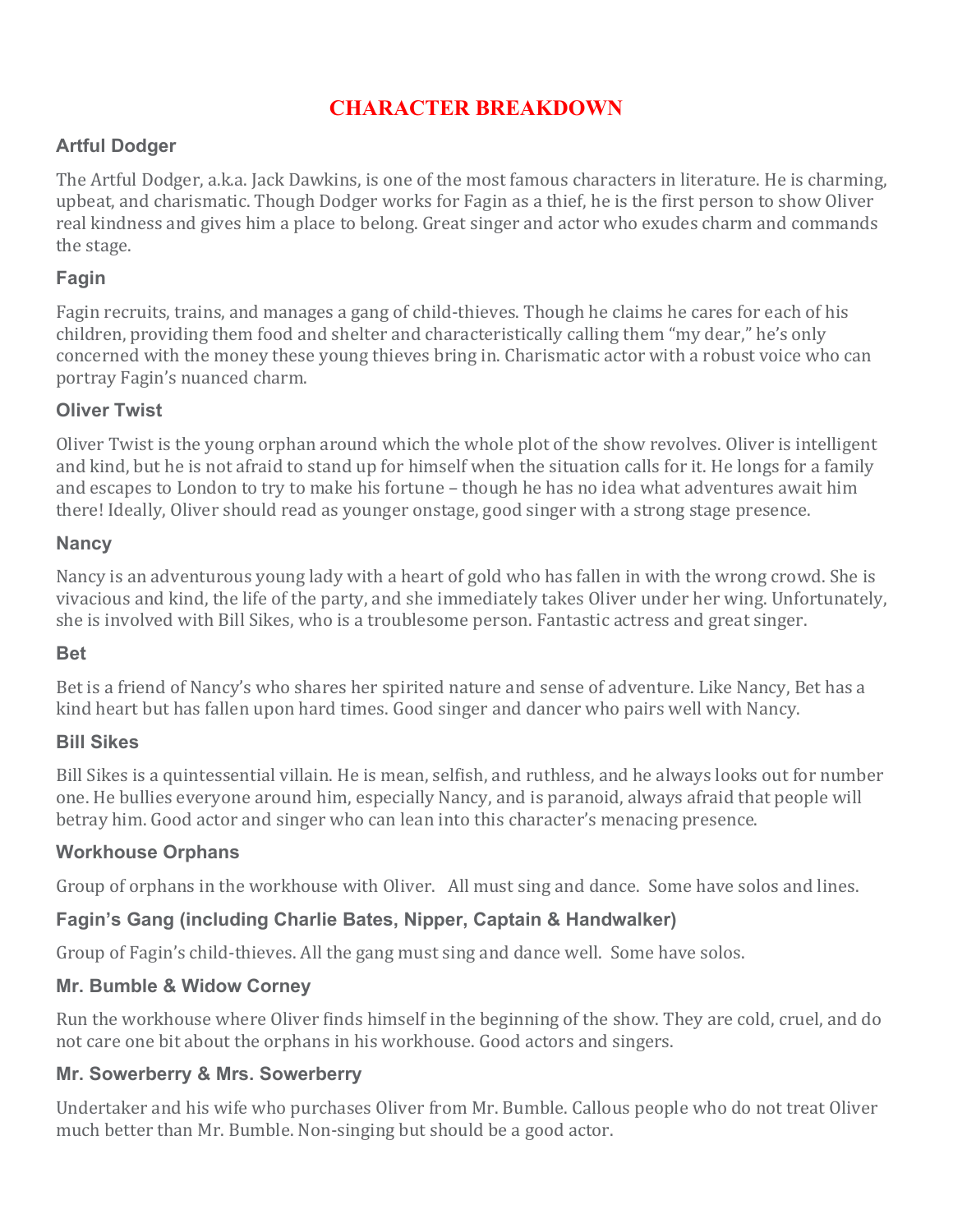## **Charlotte and Noah**

Work for the Sowerberrys. Charlotte is kinder to Oliver than the others in the Sowerberry home, but not by much. Charlotte has a few lines but does not sing. Noah is a mean, nasty person who insults Oliver's mother on purpose to upset him. Noah should have good stage presence. Non-singing role.

### **Mr. Brownlow**

Mr. Brownlow is a sweet person who takes Oliver in, even after Oliver has picked his pocket. Oliver is familiar to Mr. Brownlow immediately, even though he has no idea that Oliver is his grandchild. Nonsinging role. Good actor.

## **Chairman, Dr. Grimwig, Old Sally, The Matron:**

Small, featured roles. Non-singing but need good actors.

## **Mrs. Bedwin, Milkmaid, Strawberry Seller, Knife Grinder, Rose Seller:**

Featured roles that fill out the world of Oliver! JR. Good singers, all have solos

### **Ensemble**

The large ensemble in *Oliver! JR.* fills out the world of the musical. Most of the featured characters in the show will be part of the ensemble also.

# What makes a great Ensemble member?

At auditions we will be looking for Ensemble members who work well with others, demonstrate energy when dancing and passion when singing. You do not need to be skilled at either singing or dancing to get in – show that you can follow instructions, be independent (this includes things like bringing the correct materials, being on time etc.) and are committed to attend lots of rehearsals to perfect your part. The hardest part in any show is the Ensemble – they have to all work together to create a great show.



"There are no small parts, only small actors." – Constantin Stanislavski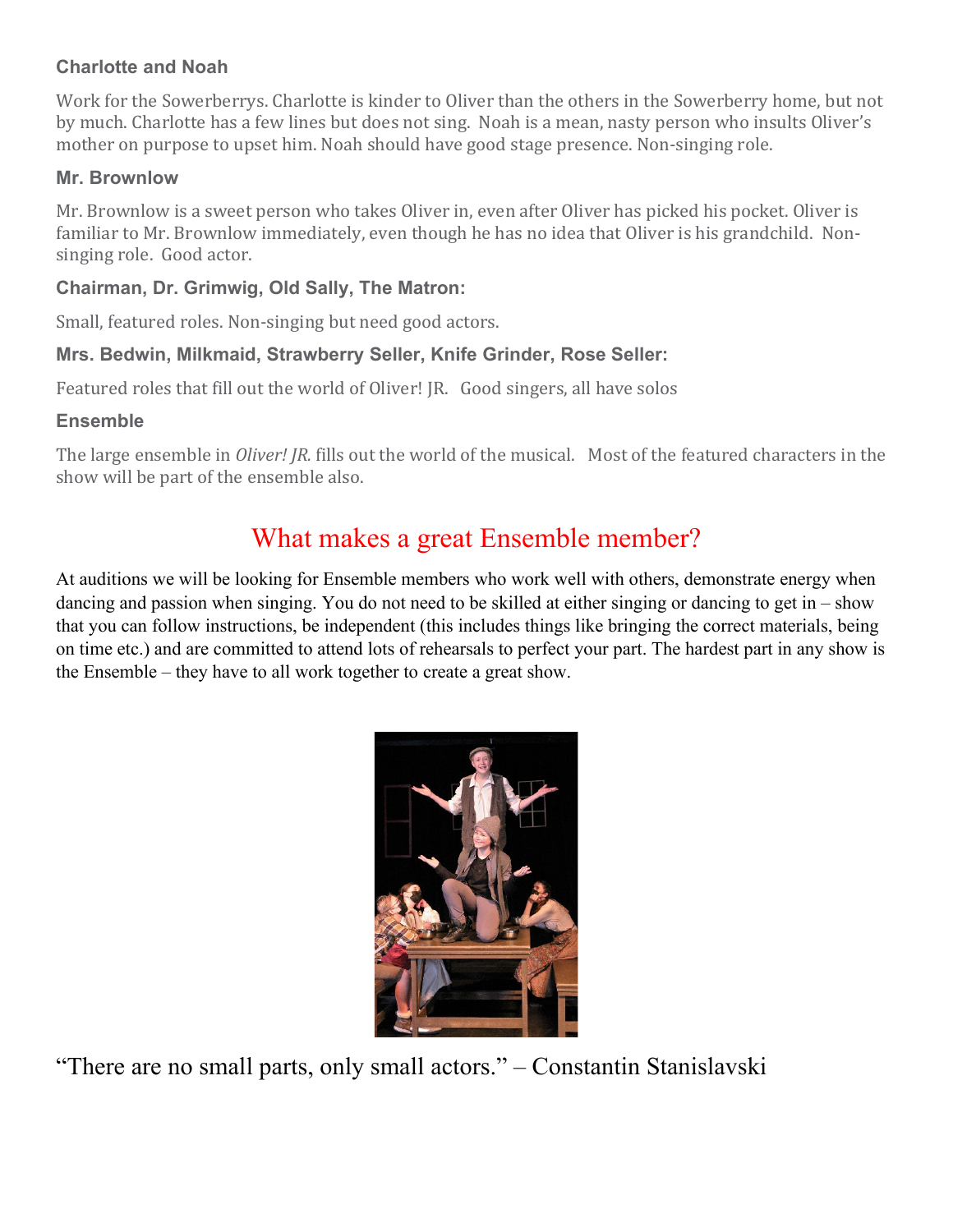## **SONG SELECTIONS AND LYRICS**

You should prepare ONE of the following songs for the audition. You will sing individually (a solo). Though auditioners will only perform one song, it's a good idea to become familiar with the other songs in case you are asked to sing another role.

**IMPORTANT NOTE ON CASTING:** We believe that our production will benefit from a variety of races, genders, abilities, body types, and sizes, and we will spread diversity as best we can across all roles in the production. There are many roles that can be cast beyond the male/female binary, and we will be thoughtful and inclusive in our casting choices. "Who is the best actor to play this role?" will be our casting criterion. Unless you note that you will only take a specific role on your audition form, you will be considered for all parts regardless of the character that you read at auditions.

Most roles (maybe excluding Nancy or Bet) can be played by either gender. Please pick the song that you feel most comfortable with and add whatever characteristics you like.

These song cuts are posted on drop box. Here is the link: <https://www.dropbox.com/sh/ovhq64uo37kf3p5/AABQyHh8wL8egeWwZvNFLF1La?dl=0>

**Each cut has two versions: One cut with the vocals and is labeled "with words" and one cut with the instrumental only and no words. The "with words" versions are there for learning purposes, but you will be singing along to the instrumental version, so MAKE SURE THAT YOU PRACTICE WITH THE INSTRUMENTAL VERSION for you audition. Pay attention to tempo (how fast/slow the song goes) and "entrances" (knowing when in the music you should begin singing).** Don't try to imitate the vocal quality of the person singing on the vocal version!! Sing the way you think the character would express him/herself!

#### **Please prepare ONE song from this packet.You will be taught a short dance/movement piece at the audition.**

Selections below. Performers can select any of the songs below. The part you will sing is highlighted in yellow.

Here are links to videos of the songs to give you a better idea of the characters:

- 1. Where is Love? [https://www.youtube.com/watch?v=-fzi8\\_oEGuU](https://www.youtube.com/watch?v=-fzi8_oEGuU)
- 2. Consider Yourself<https://www.youtube.com/watch?v=gP2vI-xJtg8>
- 3. As Long as He Needs Me<https://www.youtube.com/watch?v=x9LTvzxFlTY>
- 4. Reviewing the Situation: https://www.youtube.com/watch?v=96rC4X KWl4

Where Is Love? Start at :45 to end (yellow section highlighted below)

**Where is love? Does it fall from skies above? Is it underneath the willow tree That I've been dreaming of? Where is she Who I close my eyes to see? Will I ever know the sweet hello That's meant for only me?**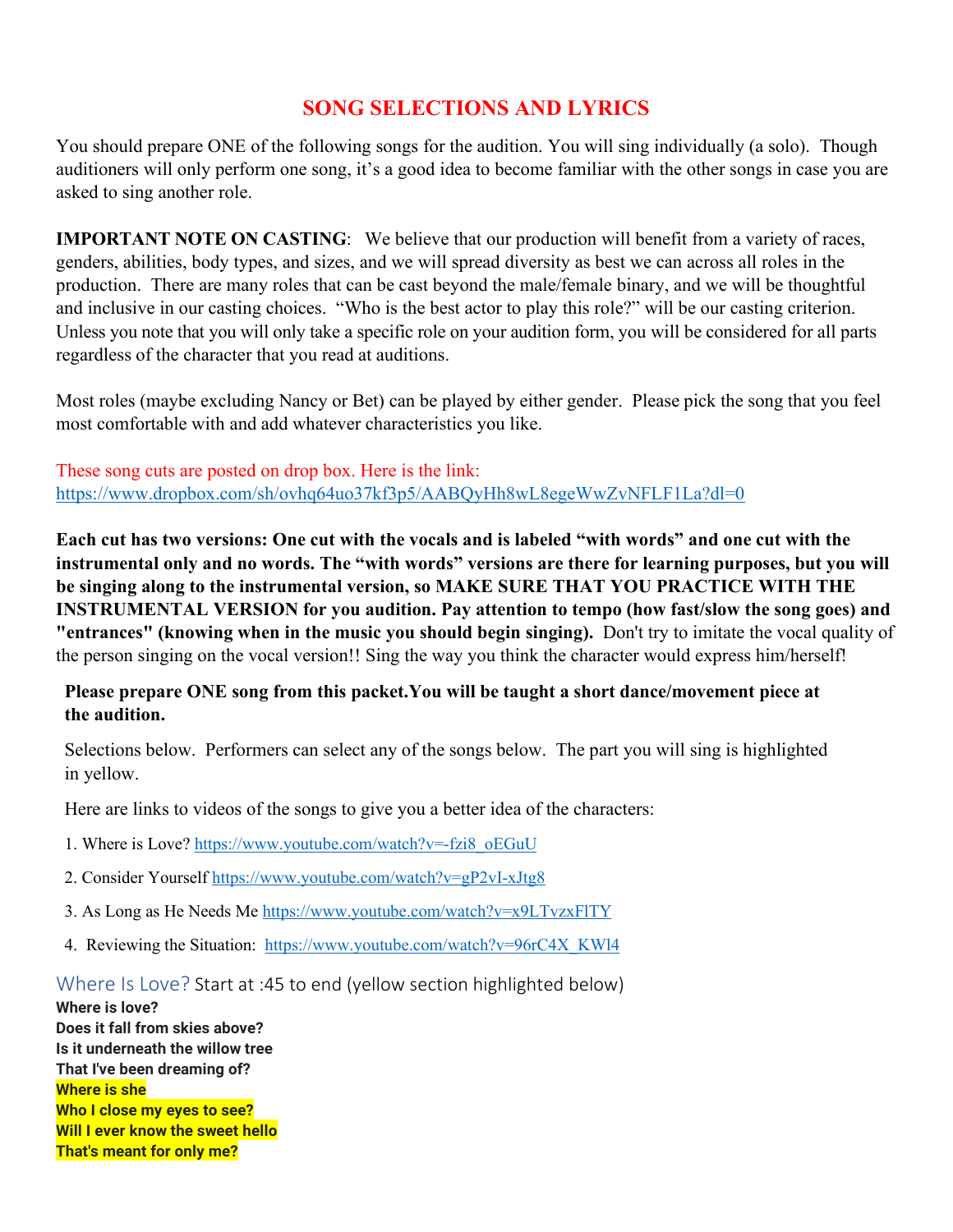**Who can say where she may hide? Must I travel far and wide? 'Til I am beside the someone who I can mean something to Where, where is love?**

**Who can say where she may hide? Must I travel far and wide? 'Til I am beside the someone who I can mean something to Where, where is love?**

#### Consider Yourself Start at :34 and end at 1:03 (Yellow section highlighted below)

**Consider yourself at home Consider yourself one of the family We've taken to you so strong It's clear we're going to get along Consider yourself well in Consider yourself part of the furniture There isn't a lot to spare Who cares? What-ever we've got, we share!**

**If it should chance to be We should see Some harder days Empty larder days Why grouse? Always-a-chance we'll meet Somebody To foot the bill Then the drinks are on the house! Consider yourself my mate We don't want to have no fuss For after some consideration, we can state Consider yourself One of us!**

#### As Long as He Needs Me Start at :50 to End (Highlighted section in yellow below)

**As long as he needs me... Oh, yes, he does need me... In spite of what you see... ...I'm sure that he needs me.**

**Who else would love him still When they've been used so ill? He knows I always will... As long as he needs me.**

**I miss him so much when he is gone, But when he's near me I don't let on...**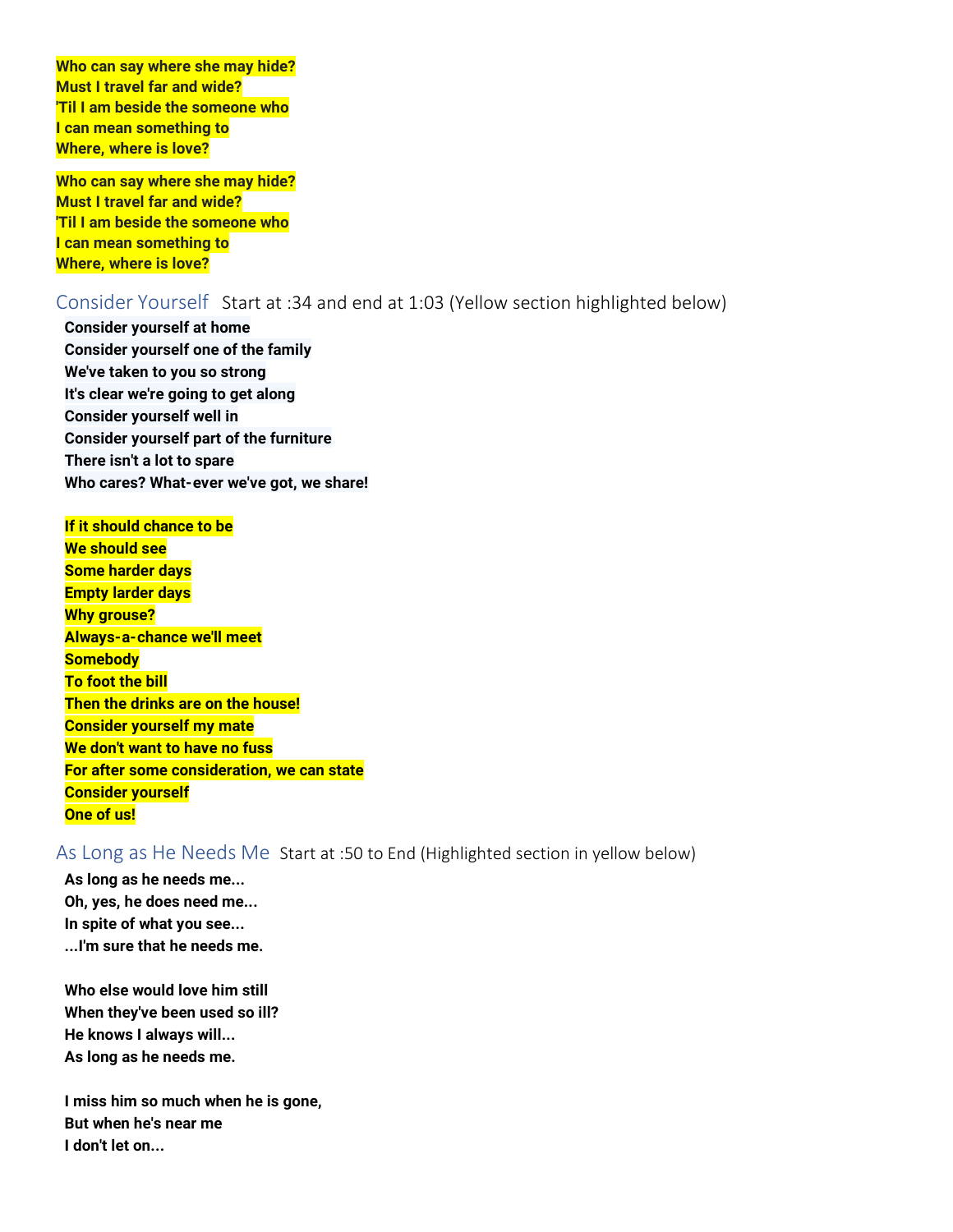**...The way I feel inside. The love, I have to hide... The hell! I've gone my pride As long as he needs me.**

**He doesn't say the things he should. He acts the way he thinks he should. But all the same, I'll play This game His way.**

**As long as he needs me... I know where I must be. I'll cling on steadfastly... As long as he needs me.**

**As long as life is long... I'll love him right or wrong, And somehow, I'll be strong... As long as he needs me.**

#### **If you are lonely, Then you will know...**

#### **When someone needs you, You love them so.**

**I won't betray his trust... Though people say I must.**

**I've got to stay true, just As long as he needs me.**

#### Pick a Pocket Or Two Start at beginning of song to :58 (highlighted section in yellow below)

**This life One thing counts In the bank Large amounts I'm afraid these don't grow on trees You've got to pick a pocket or two You've got to pick a pocket or two Boys! You've got to pick a pocket or two**

**Large amounts don't grow on trees You've got to pick a pocket or two**

**Let's show Oliver how to do it My Dears!**

**Robin Hood What a crook Gave away what he took Charity's fine Subscribe to mine Get out and pick a pocket or two You've got to pick a pocket or two Boys! You've got to pick a pocket or two**